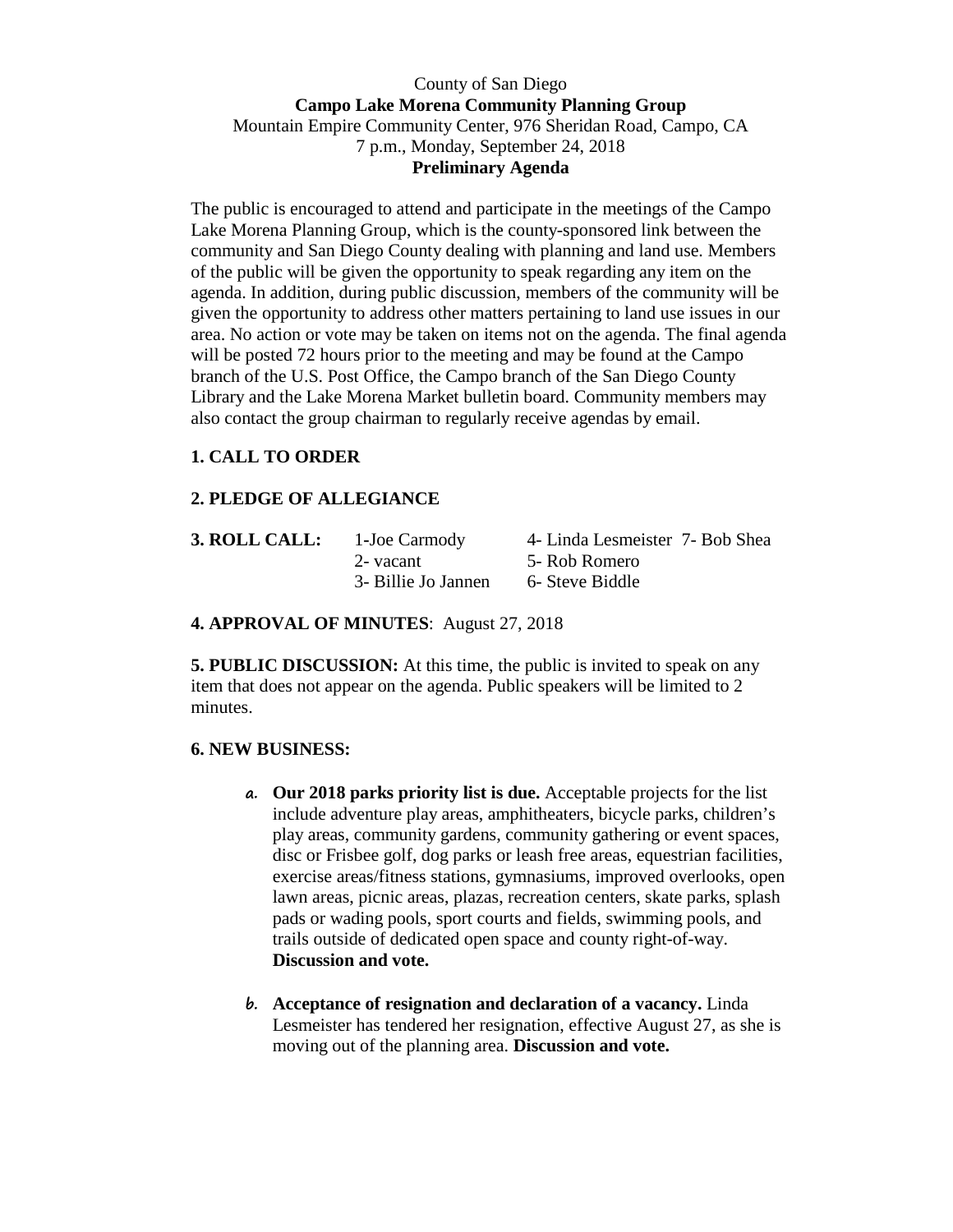**c. Election of new secretary and other officers, if needed.** Linda Lesmeister has resigned and someone needs to take her place ASAP. **Discussion and vote.**

### **7. OLD BUSINESS:**

- **a. Standing Subcommittee reports**: Groundwater, Rob Romero; Sewer and Septic, Joe Carmody; Community Economic Impacts, Steve Biddle; Traffic and Public Safety, Bob Shea.
- **b. Chairman's Report, Billie Jo Jannen:** I have received no response from Mark Wardlaw on our letter proposing removal of urban infrastructure requirements in LMV. Supe Jacob responded to our public safety letter by forwarding the information to county CAO and the president of SDG&E with a request that they respond to it. They have not yet reached out to me.

### **8. CORRESPONDENCE AND ANNOUNCEMENTS**

- **a. The Star Ranch vesting and landscape architecture maps** are available, both at meetings and by appointment with the CLMPG chairman. Staff has delayed release of the EIR until it can figure out what type of greenhouse gas analysis large projects should include**.**  The ranch was offered for sale in an announcement sent out in late November. The Back Country Land Trust and several co-investors are negotiating to buy it. **The proposed plan is still in play and is part of the property offering, but will be abandoned if purchased by trust entities.**
- **b. Plans for the proposed 17-acre industrial solar proposal at 1827 Lake Morena Drive** are available, both at meetings and by appointment with the CLMPG chairman. At the request of the proponent, the project will be reviewed in three (or more) phases. The planning group voted on the second review when the scoping letter was issued by the county. Please contact Solar Subcommittee co-chair Rob Romero or Joe Carmody to participate in formulating community responses. We will issue a final planning group review when all documents and plans are finalized.
- **c. Project maps for the SDG&E power pole replacement project. Forwarded to group.**
- **d. Invitation from SDG&E to attend a public safety power shut-off workshop in Alpine of October 4. Forwarded to group.**